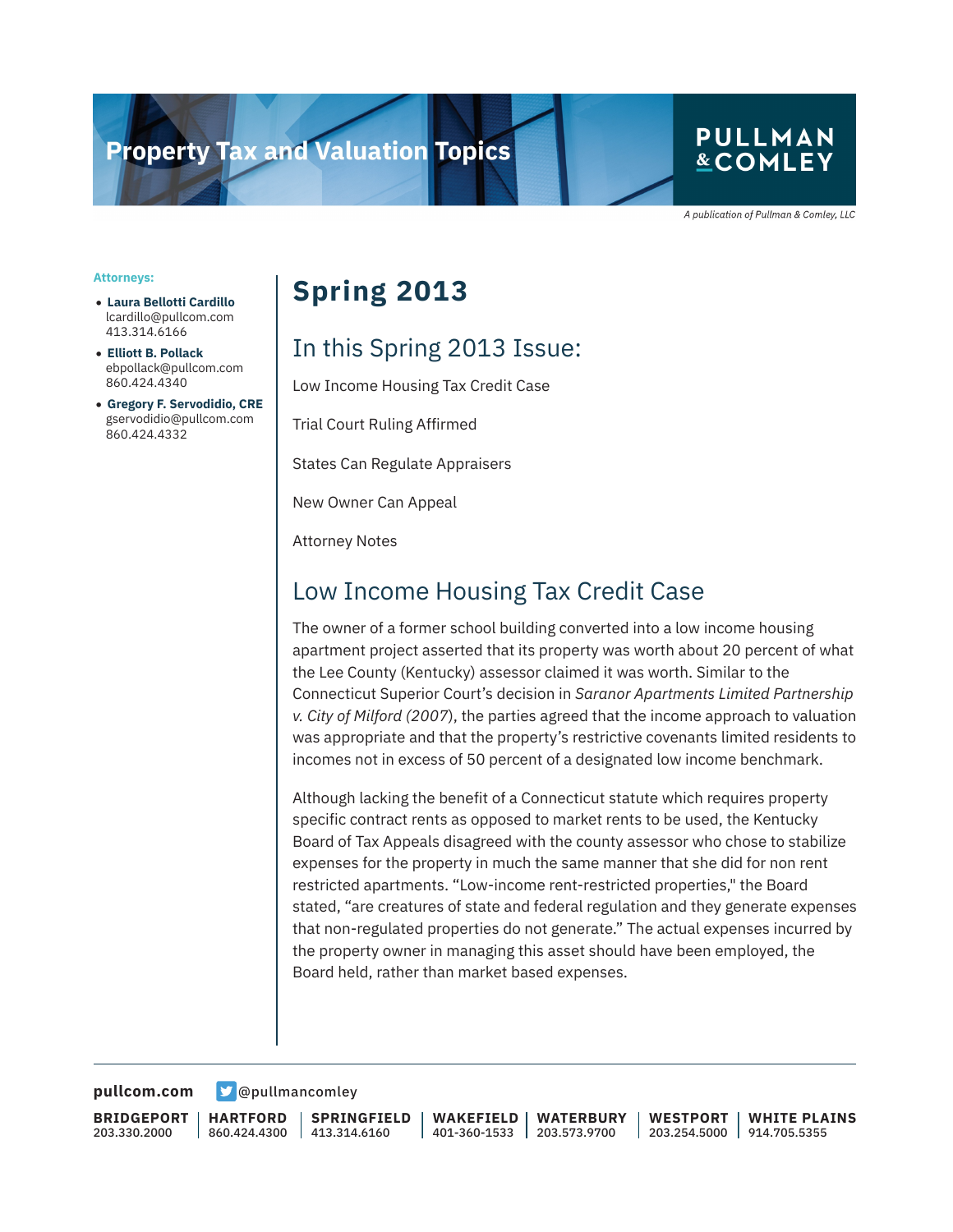

#### Spring 2013

This decision tracks how other courts have tackled the reality that a building saddled with restrictive covenants to facilitate low and moderate housing occupants cannot simply be valued as if it were rented at market rents and operated with market based expenses.

*Beattyville School Apartments v. Lee County Property Valuation Administrator,* Commonwealth of Kentucky, Kentucky Board of Tax Appeals, Docket No. K11-S-870 (November 14, 2012).

Gregory F. Servodidio, Esq. at (860) 424-4332 or gservodidio@pullcom.com can answer questions about this case.

### Trial Court Ruling Affirmed

In a recent *Property Valuation Topics* edition, we wrote about the *Samnard* case.

After the New Britain Board of Assessment Appeals reduced the value of a shopping center following the appeal of a tenant, the reduction was allowed to stand without further challenge. Two years later, the landlord challenged the assessment again during the same revaluation cycle. After the Board of Assessment Appeals refused to reduce the value further, an appeal to the Superior Court followed.

The trial court dismissed the action on the basis that the Board of Assessment Appeals's decision, left to stand by both parties in interest, could not be challenged again until the next revaluation.

On January 22, 2013, the Connecticut Appellate Court affirmed that ruling which, in all likelihood, puts an end to the question.

*Samnard Associates, LLC v. City of New Britain*, Connecticut Appellate Court, Docket No. AC 33400, January 22, 2013.

Laura A. Cardillo, Esq. at (860) 424-4309 or lcardillo@pullcom.com wrote this article.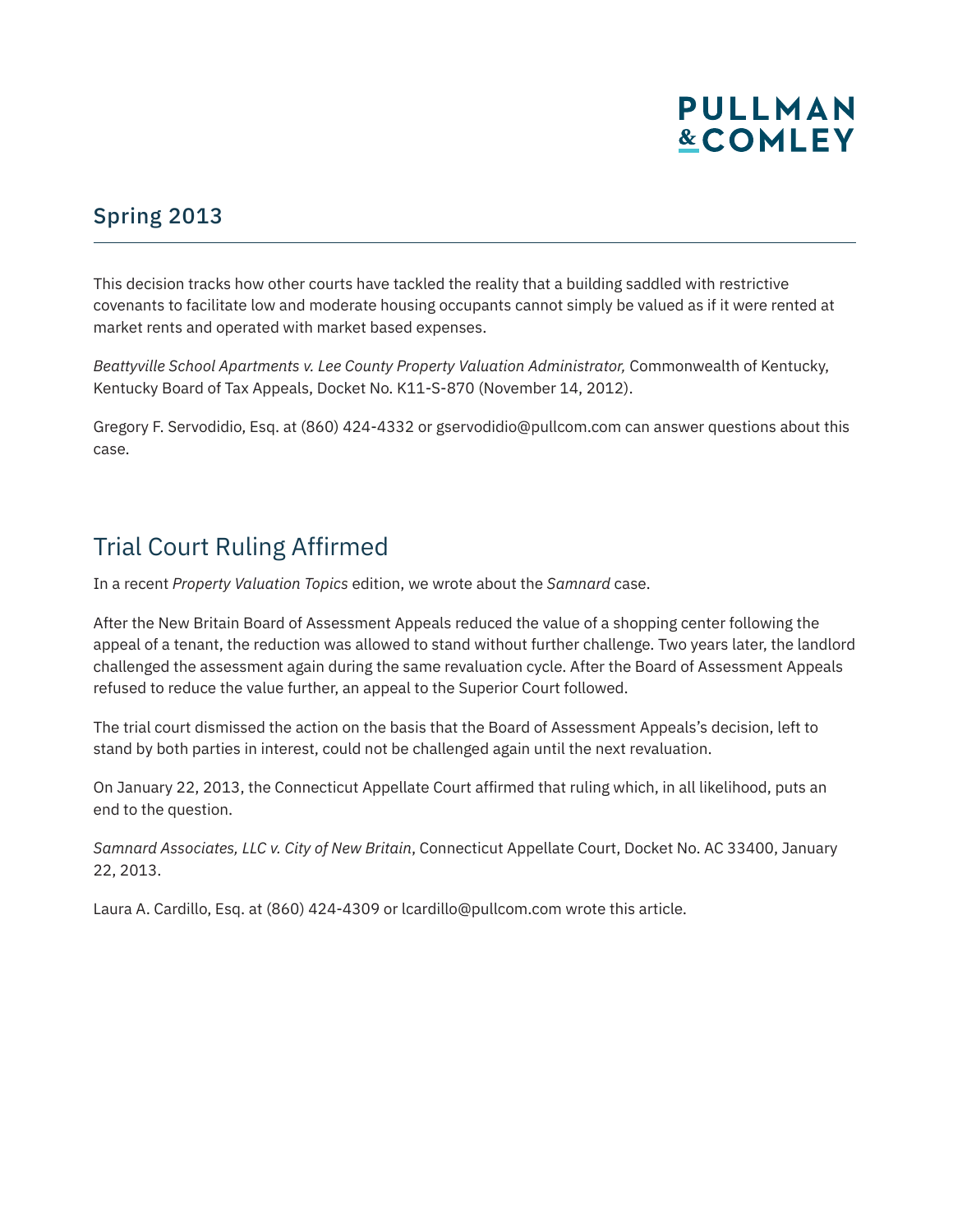# **PULLMAN &COMLEY**

#### Spring 2013

### States Can Regulate Appraisers

The State of New York brought legal action against First American Corporation and E Appraise It, LLC claiming violations of New York law with respect to alleged fraudulent and deceptive actions committed by the defendants in their appraisal business. The complaint stemmed from the mortgage underwriting practices of Washington Mutual (WAMU) prior to the 2008-2009 financial meltdown. WAMU, then the largest nationwide thrift institution, retained the defendants for a significant portion of their New York appraisals. Essentially, the New York Attorney General asserted that the defendants succumbed to pressure from WAMU to generate higher appraisal values than were warranted.

The appraisal firms attempted to defeat the law suit by maintaining that the regulation of appraisers is entirely a matter of federal law and as a result, no state should attempt to do so.

The New York Court of Appeals, that state's highest court, rejected this claim concluding that the state could rein in fraudulent practices even in the face of significant federal regulation of appraisers.

Federal oversight of insured thrift institutions would not be hampered, the Court of Appeals held, by the consumer-oriented action taken by New York. Congress, the court ruled, "did not intend to occupy the entire field with respect to appraisal" practices. Fraud and misrepresentation typically are the kinds of conduct that state governments are permitted to address even in the face of federal regulation of the industries in which these practices may take place.

*People ex rel Cuomo v. First American Corp.,* 18 N.Y.3d 173 (2011).

For more information about this article, please contact Tiffany K. Spinella, Esq. who can be reached at (860) 424-4360 or tspinella@pullcom.com.

### New Owner Can Appeal

The owner of Blackacre sells his property to Ms. Buyer. On the date of the closing, a petition to the local Connecticut Board of Assessment Appeals is pending. When the Board issues its decision, the owner no longer holds title to Blackacre.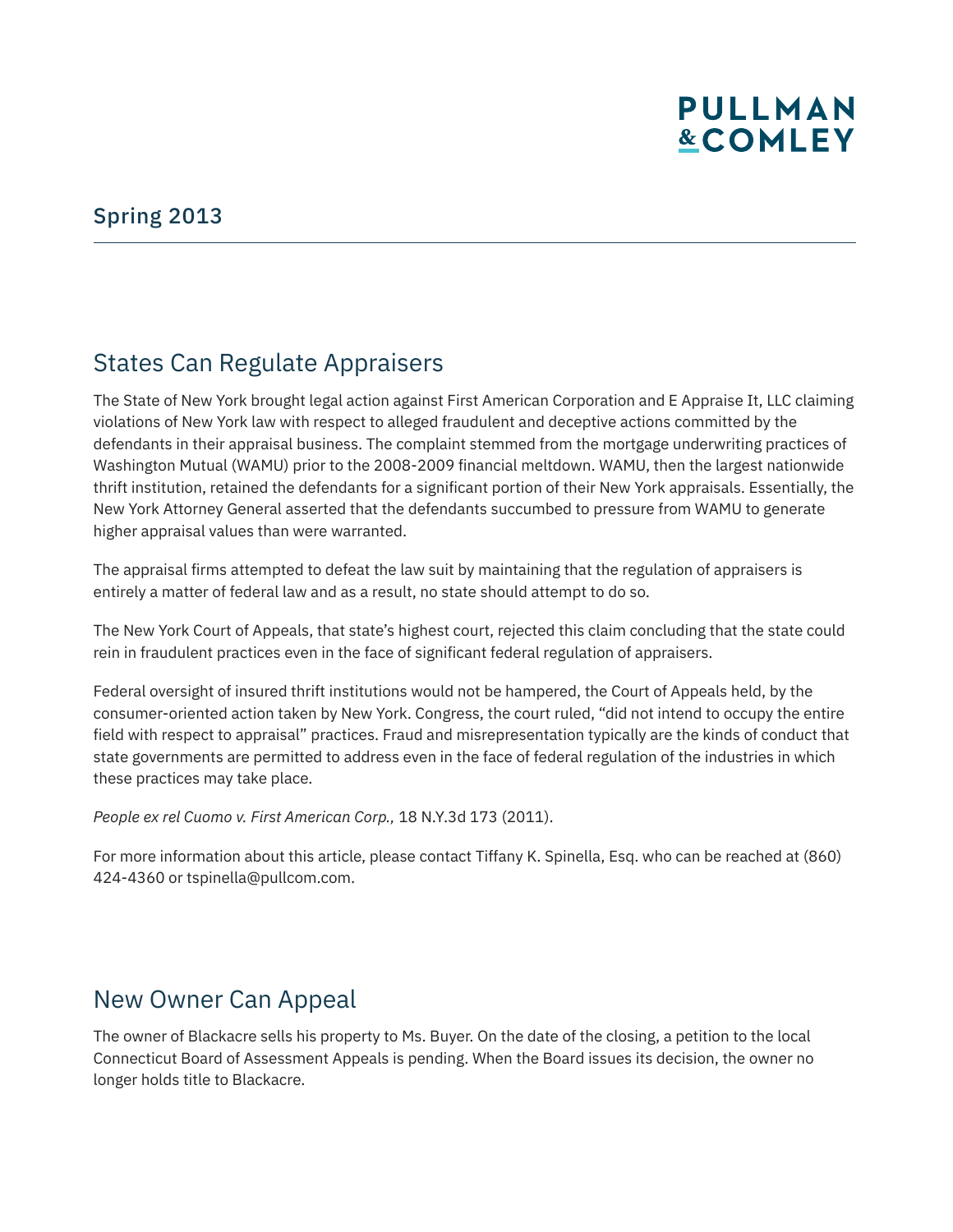# **PULLMAN &COMLEY**

#### Spring 2013

The municipality moved to dismiss Ms. Buyer's Superior Court tax appeal on the grounds that she did not own the property either on the October 1 assessment date, on the day the petition was filed with the Board of Assessment Appeals or the day the appeal was heard by the Board of Assessment Appeals. The fact that she acquired title after the date of the Board of Assessment Appeals' hearing disqualified her from filing a Superior Court case, the City asserted. The City also argued that Ms. Buyer should have notified the Board of Assessment Appeals that she had acquired title to the property.

Not true, according to the New Haven Superior Court. "[A] subsequent owner of property has a specific personal and legal interest in the issue of whether the property is properly valued prior to its (acquisition of) ownership . . . . Consequently, a subsequent owner has "a direct and substantial issue in the subject matter of the appeal . . ."

This ruling avoided what the court stated what otherwise have been an "absurd" result.

*Corner Block Development, LLC v. City of New Haven*, Docket No. CV 12 6030527 (December 18, 2012).

For further information, please contact Elliott B. Pollack, Esq. who can be reached at (860) 424-4340 or ebpollack@pullcom.com.

# Attorney Notes

l

Property Valuation Department chair Elliott B. Pollack will speak at the 2013 annual meeting of the Appraisal Institute in Indianapolis this July on current issues in the valuation of senior housing properties. Among the topics to be addressed is the allocation of going concern value among the various property components in the context of ad valorem tax law.

Property Valuation attorneys Laura Bellotti Cardillo and Gregory Servodidio will be presenting "The Appraiser as an Effective Expert Witness: Lessons Learned From Recent Judicial Rulings" to the Connecticut Chapter of the Appraisal Institute. The seminar will cover the importance of credibility in appraisal preparation and testimony. For more information, please click here.

©2013 Pullman & Comley, LLC. All Rights Reserved.